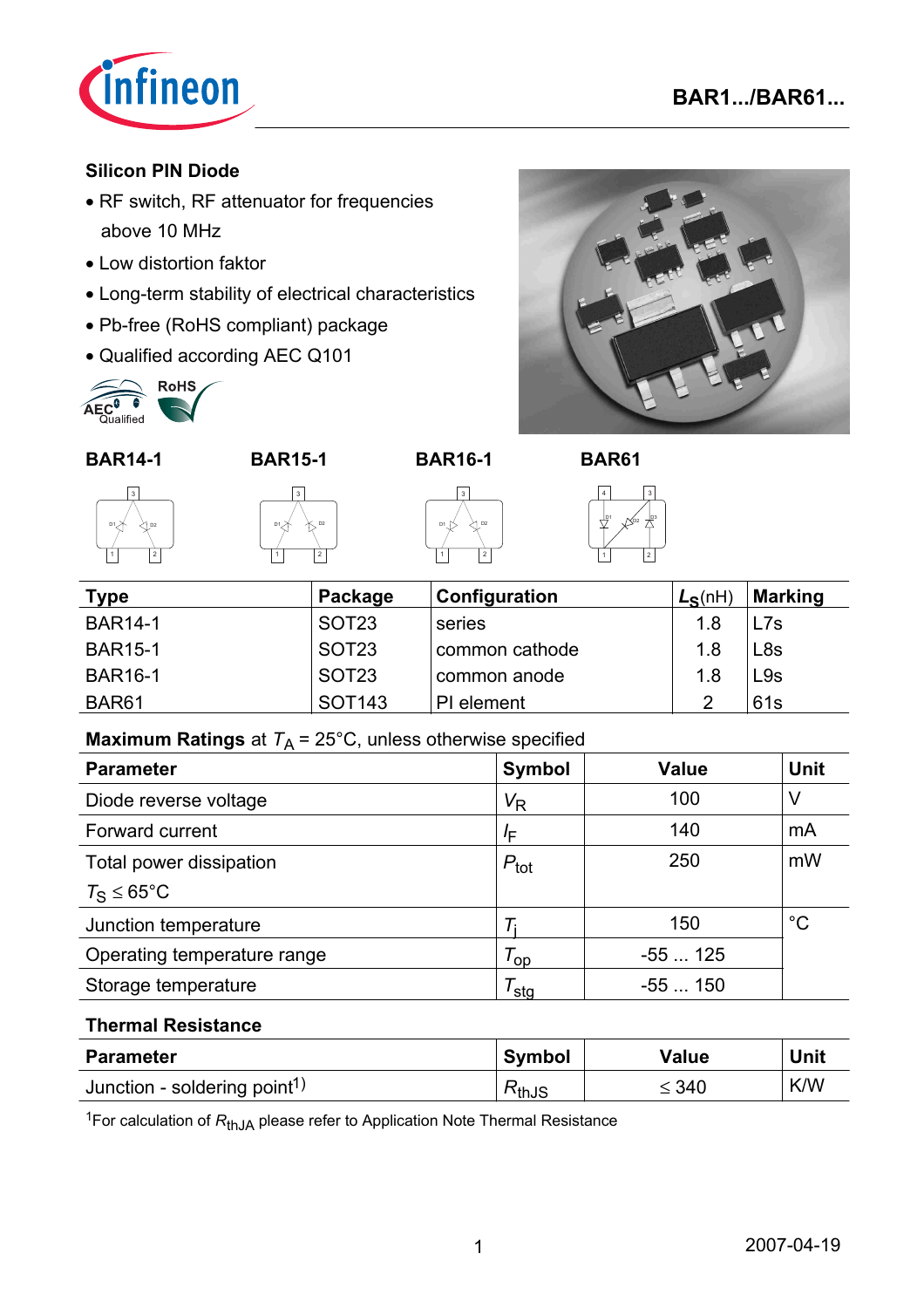

| <b>Parameter</b>                                       | <b>Symbol</b>        | <b>Values</b> |      |                   | <b>Unit</b> |
|--------------------------------------------------------|----------------------|---------------|------|-------------------|-------------|
|                                                        |                      | min.          | typ. | max.              |             |
| <b>DC Characteristics</b>                              |                      |               |      |                   |             |
| Reverse current                                        | $\sqrt{R}$           |               |      |                   | nA          |
| $V_R$ = 50 V                                           |                      |               |      | 100               |             |
| $V_R$ = 100 V                                          |                      |               |      | 1000              |             |
| Forward voltage                                        | $V_F$                |               | 1.05 | 1.25              | V           |
| $I_F$ = 100 mA                                         |                      |               |      |                   |             |
| <b>AC Characteristics</b>                              |                      |               |      |                   |             |
| Diode capacitance                                      | $C_{\mathsf{T}}$     |               |      |                   | pF          |
| $V_R$ = 0 V, $f$ = 100 MHz                             |                      |               | 0.2  | 0.5               |             |
| $V_R$ = 50 V, $f$ = 1 MHz                              |                      |               | 0.25 | 0.5               |             |
| Zero bias conductance                                  | $g_{\mathsf{P}}$     |               | 50   | 100               | $\mu S$     |
| $V_R$ = 0 V, $f$ = 100 MHz                             |                      |               |      |                   |             |
| Forward resistance                                     | $r_f$                |               |      |                   | $\Omega$    |
| $I_F = 0.01$ mA, $f = 100$ MHz                         |                      |               | 2600 | 4200              |             |
| $I_F = 0.1$ mA, $f = 100$ MHz                          |                      | 300           | 470  |                   |             |
| $I_F = 1$ mA, $f = 100$ MHz                            |                      | 35            | 55   | 85                |             |
| $I_F$ = 10 mA, $f$ = 100 MHz                           |                      | 5.5           | 8    | 12                |             |
| Charge carrier life time                               | $\tau$ <sub>rr</sub> | 700           | 1000 | $\qquad \qquad -$ | ns          |
| $I_F$ = 10 mA, $I_R$ = 6 mA, measured at $I_R$ = 3 mA, |                      |               |      |                   |             |
| $R_{\rm I}$ = 100 $\Omega$                             |                      |               |      |                   |             |
| I-region width                                         | $W_{\rm I}$          |               | 146  |                   | µm          |

# **Electrical Characteristics** at  $T_A = 25^\circ \text{C}$ , unless otherwise specified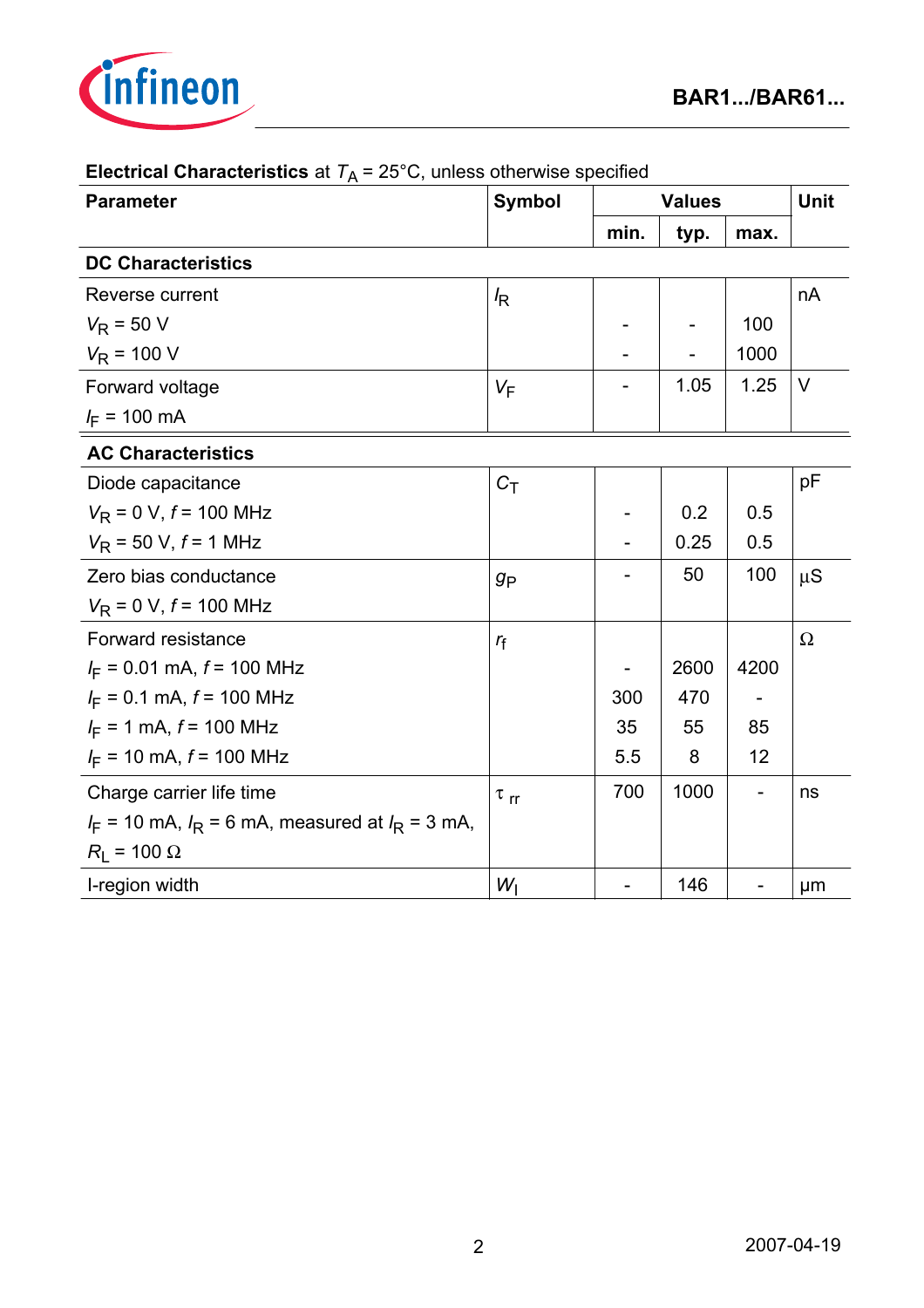

# **Diode capacitance**  $C_T = f(V_R)$

*f* = Parameter



**Forward resistance**  $r_f = f(l_F)$ 

*f* = 100MHz



**Forward current**  $I_F = f(V_F)$ 

 $T_A$  = 25 $^{\circ}$ C



**Forward current**  $I_F = f(T_S)$ BAR14-1, BAR15-1, BAR16-1

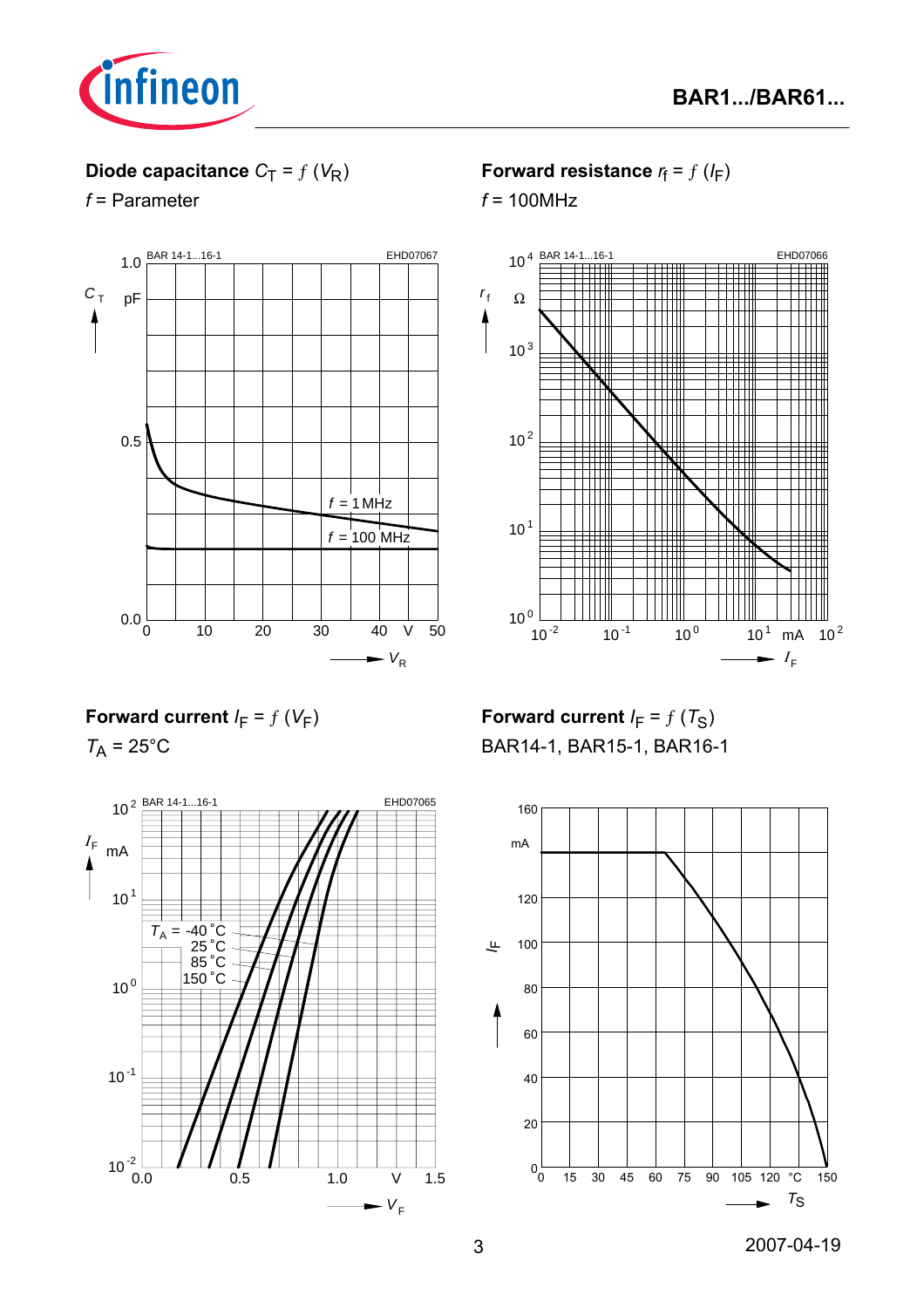



### **Application circuit for attenuation networks with diode BAR61**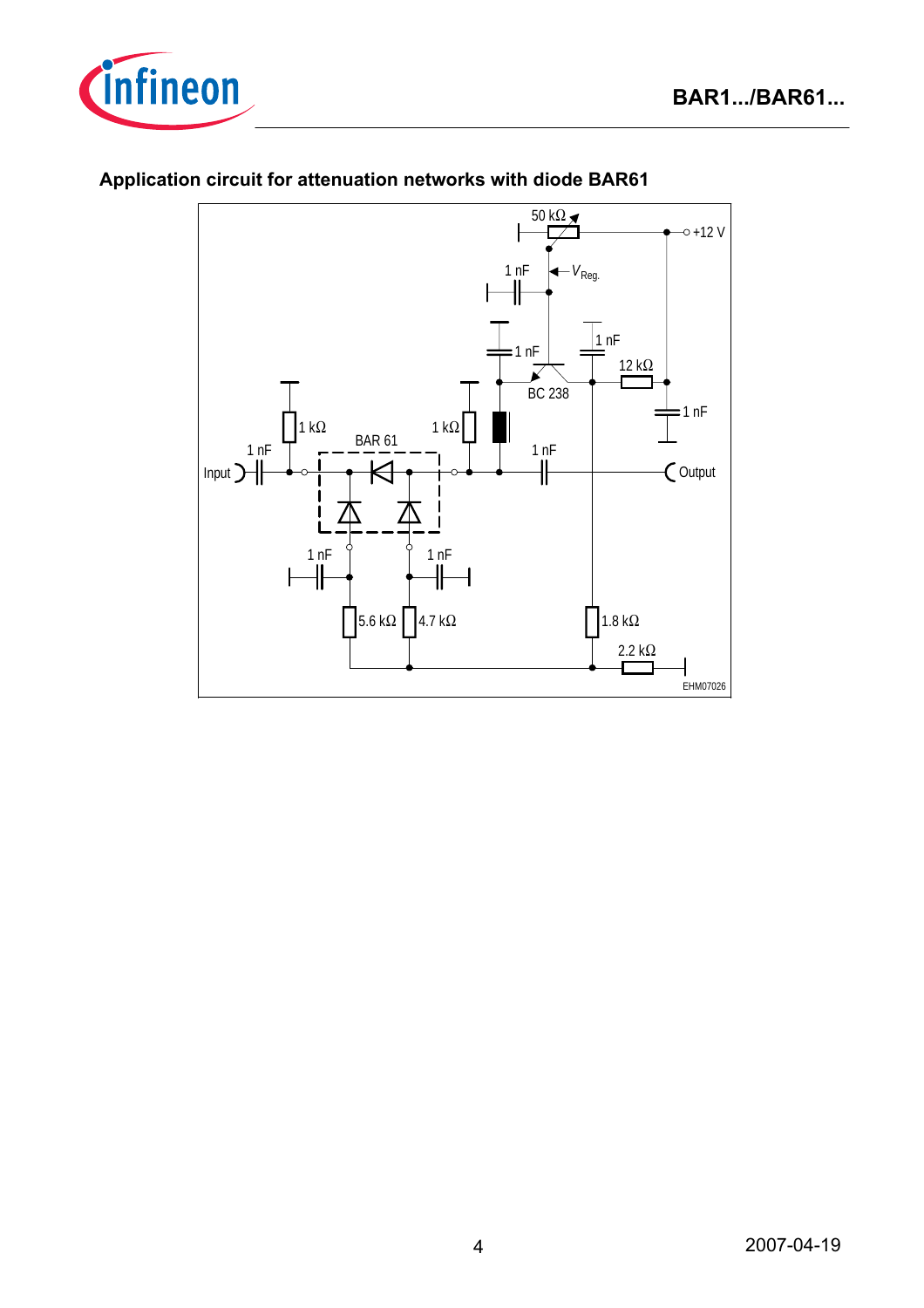

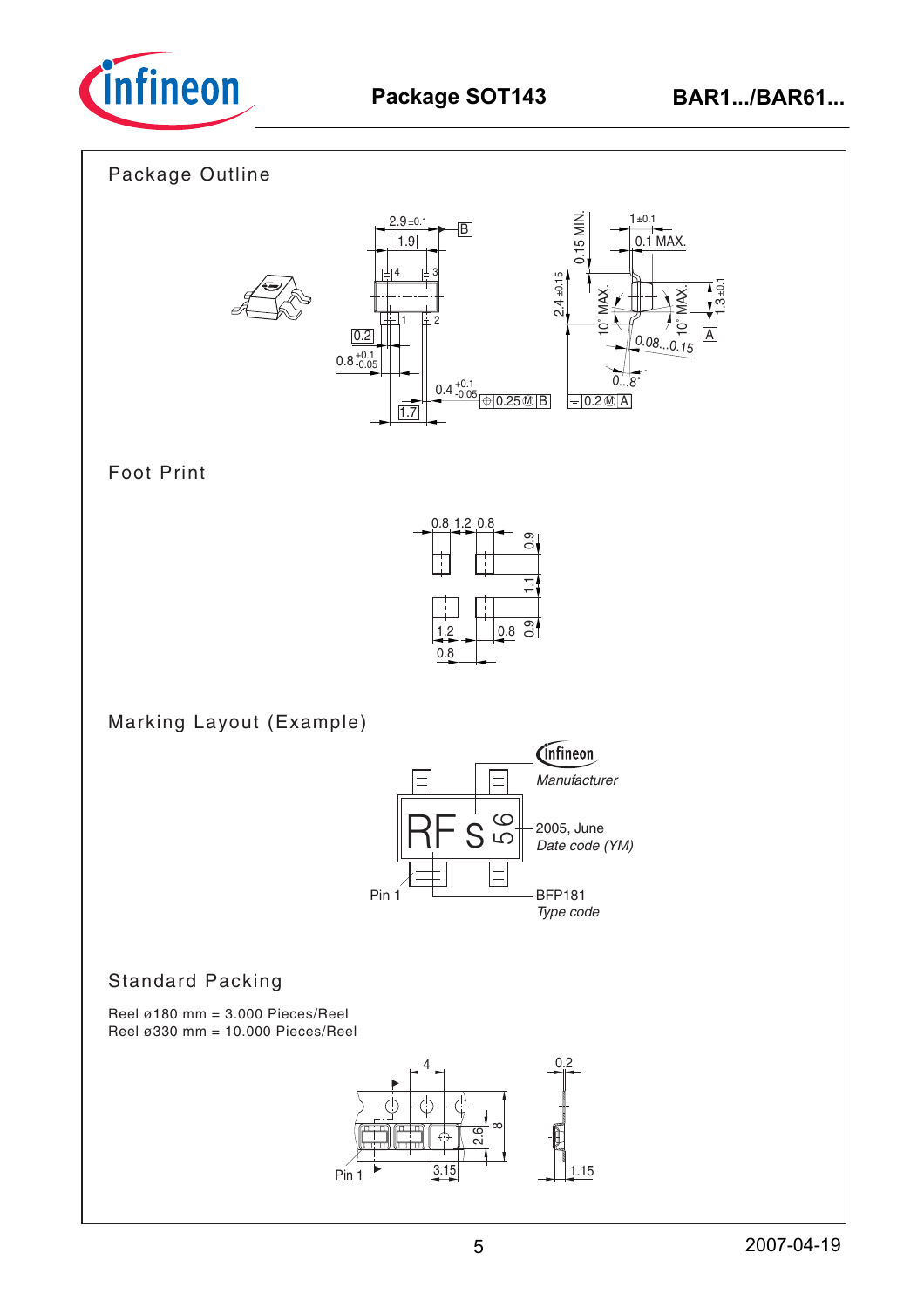